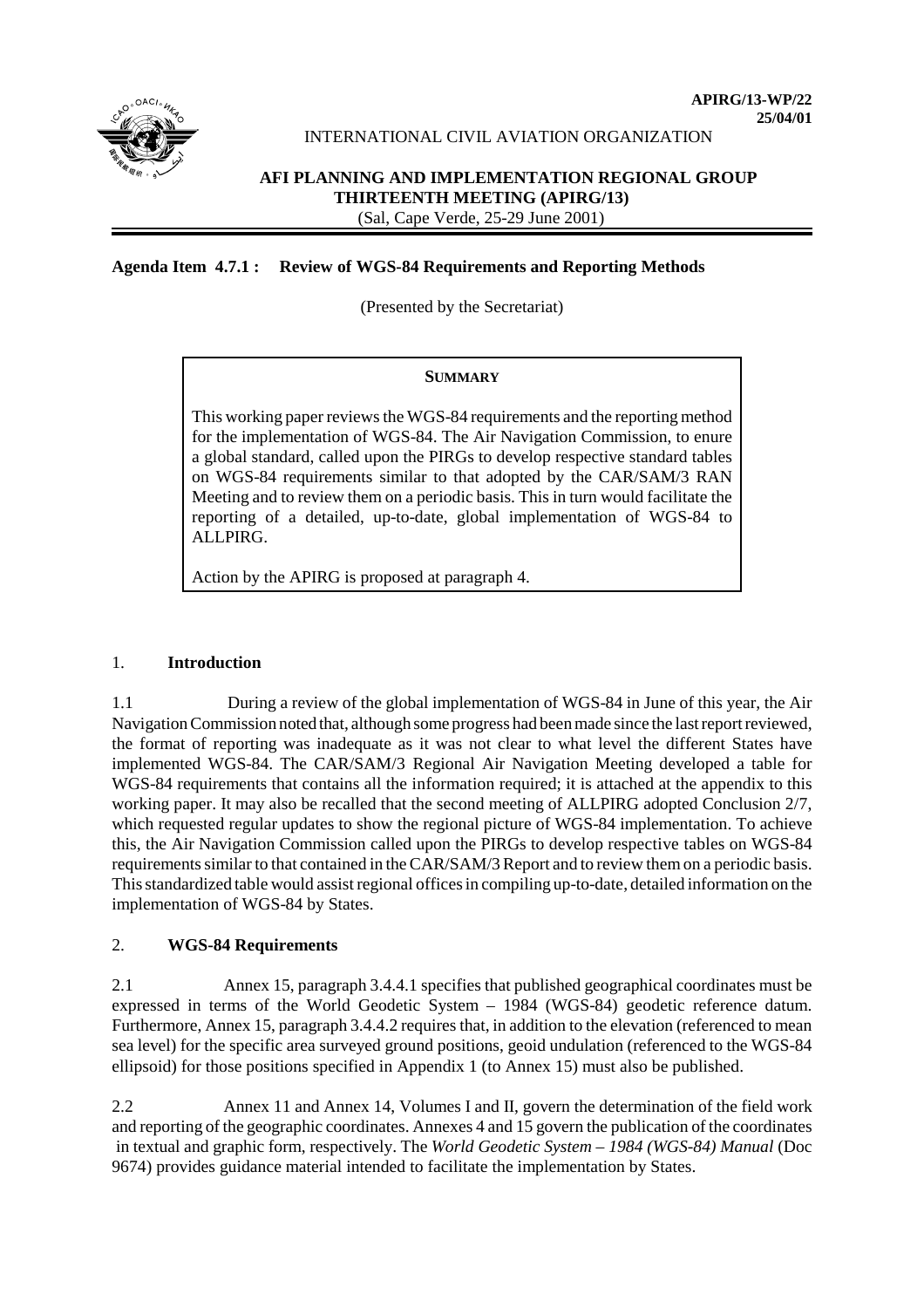2.3 The main air navigation points for which geographical coordinates are needed are shown in the following two general groups of requirements:

| Area/en-route coordinates          | Aerodrome/heliport coordinates          |
|------------------------------------|-----------------------------------------|
| ATS/RNAS route points              | Aerodrome/heliport reference points     |
| Holding points                     | Runway, FATO thresholds                 |
| En-route radio navigation aids     | Terminal radio navigation aids          |
| Restricted/prohibited/danger areas | FAF, FAP and other IAP essential points |
| Obstacles $-$ en route             | Runway centre line points               |
| <b>FIR</b> boundaries              | Aircraft standpoints                    |
| CTA, CTZ                           | Aerodrome/heliport obstacles            |
| Other significant points           |                                         |

#### 3. **Global standard for reporting of WGS-84 implementation**

3.1 It should be noted that a large part of the initial work has already been completed by most States; however, the reporting of WGS 84 implementation is not standard and it is therefore very difficult to assess the overall status of implementation. The Air Navigation Commission requested the Secretary General to again bring the status of WGS-84 implementation and its impact on the introduction of the global navigation satellite system (GNSS) to the attention of Contracting States. It is also recognized that the development of national WGS-84 implementation plans is essential for States to be able to establish strategies, planning and timetables that would lead to the effective implementation of a world geodetic system.

3.2 In light of the above, APIRG may wish to adopt a uniform format for the reporting of WGS-84 implementation, as proposed in WP/8 and the following conclusion is proposed:

# **Conclusion 13/- – Adoption of a uniform format for the reporting of WGS-84 implementation**

That the table available at the appendix to this working paper be adopted as a uniform format for reporting of WGS-84 implementation by the States

# 4. **ACTION BY THE APIRG**

- 4.1 The APIRG is invited to:
	- a) note the information provided in this paper; and
	- b) adopt Conclusion 6/X as in paragraph 3.2 above.

– – – – – – – – –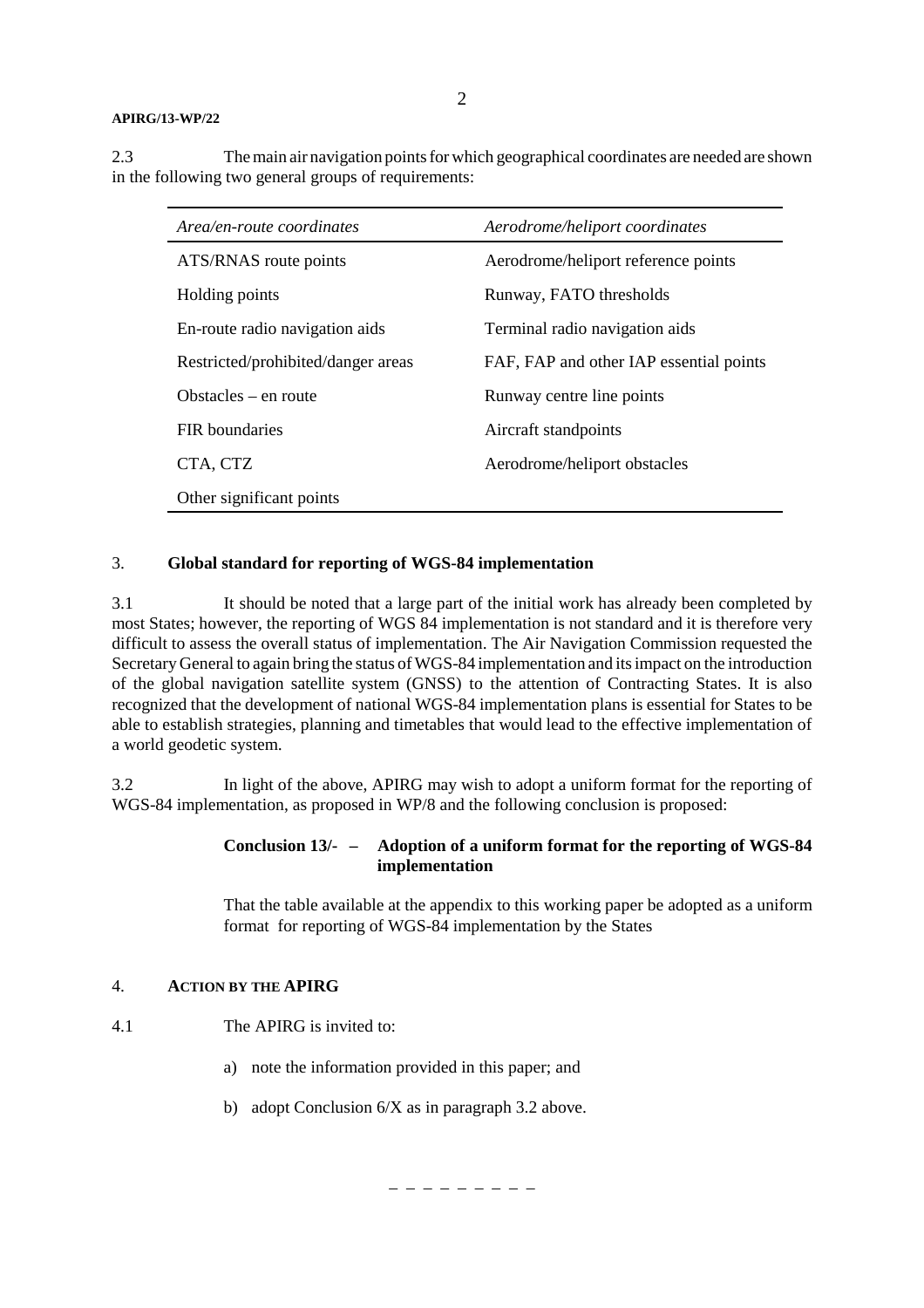# **STATUS OF WGS-84 IMPLEMENTATION**

 *EXPLANATION OF THE TABLE*

# *Column*

- 1 Name of the State, territory or aerodrome for which WGS-84 coordinates are required with the designation of the aerodrome use:
	- RS international scheduled air transport, regular use
	- RNS international non-scheduled air transport, regular use
	- RG international general aviation, regular use
	- AS international scheduled air transport, alternate use
- 2 Runway designation numbers
- 3 Type of each of the runways to be provided. The types of runways, as defined in Annex 14, Volume 1, Chapter I, are:

| $NINST -$       |                          | non-instrument runway;                   |
|-----------------|--------------------------|------------------------------------------|
| <b>NPA</b>      | $\overline{\phantom{m}}$ | non-precision approach runway            |
| PA <sub>1</sub> |                          | precision approach runway, Category I;   |
| PA <sub>2</sub> |                          | precision approach runway, Category II;  |
| PA3             |                          | precision approach runway, Category III. |

- 4 Requirement for the WGS-84 coordinates for FIR, indicated by the expected date of implementation or an "X" if already implemented.
- 5 Requirement for the WGS-84 coordinates for Enroute points, indicated by the expected date of implementation or an "X" if already implemented.
- 6 Requirement for the WGS-84 coordinates for the Terminal Area, indicated by the expected date of implementation or an "X" if already implemented..
- 7 Requirement for the WGS-84 coordinates for the Approach points, indicated by the expected date of implementation or an "X" if already implemented.
- 8 Requirement for the WGS-84 coordinates for runways, indicated by the expected date of implementation or an "X" if already implemented.
- 9 Requirement for the WGS-84 coordinates for Aerodrome/Heliport points (e.g. aerodrome/heliport reference point, taxiway, parking position, etc.), indicated by the expected date of implementation or an "X" if already implemented.
- 10 Requirement for geoid undulation indicated by the expected date of implementation or an "X" if already implemented.
- 11 Requirement for the WGS-84 Quality System, indicated by the expected date of implementation or an "X" if already implemented.
- 12 Requirement for publication of WGS-84 coordinates in the AIP indicated by the expected date of publication or an "X" if already published.
- 13 Remarks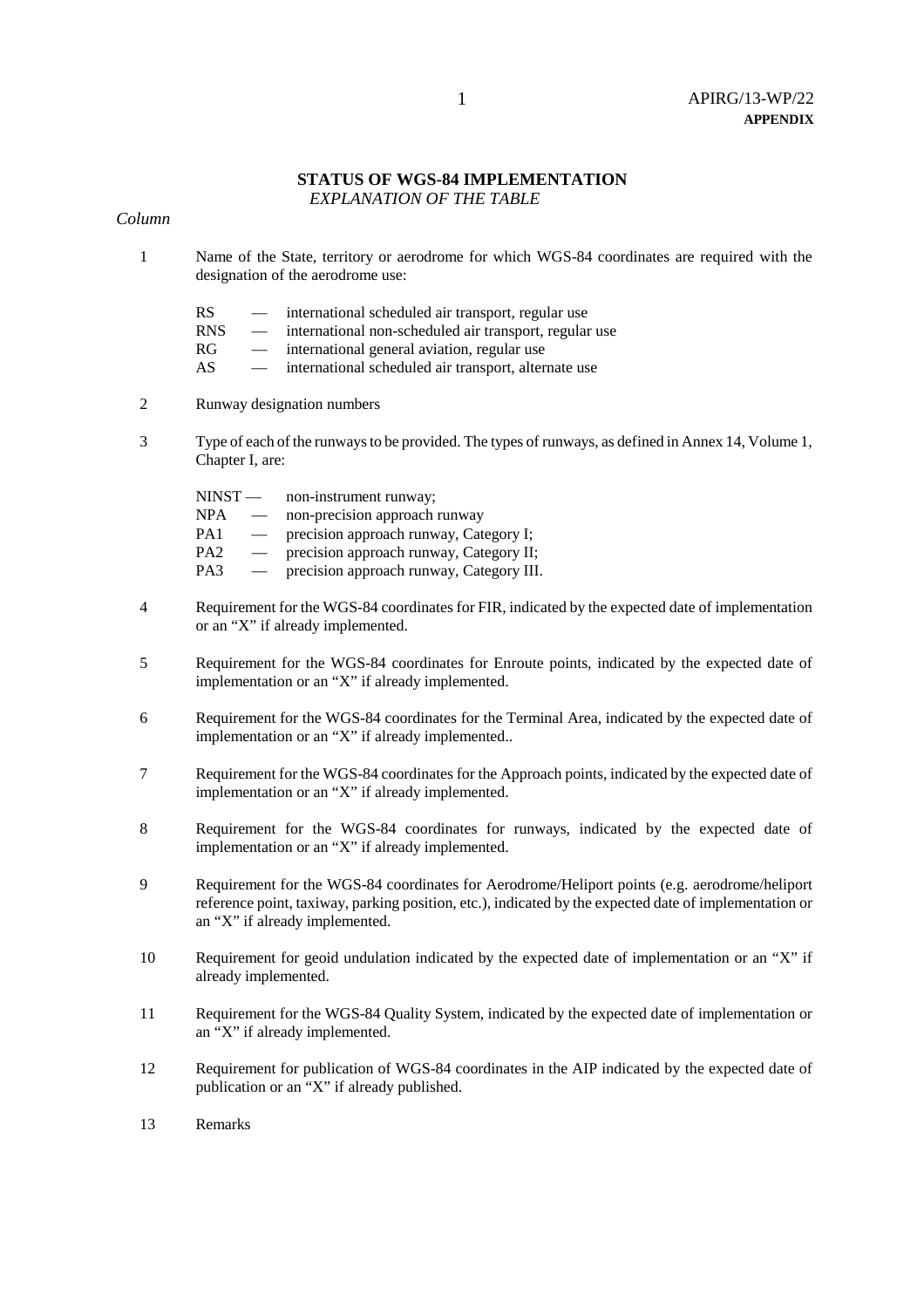# **STATUS OF IMPLEMENTATION OF WGS-84 WESTERN AND CENTRAL AFRICAN REGION**

| STATE, TERRITORY OR AERODROME/FOR<br>WHICH WGS-84 IS REQUIRED &<br><b>AERODROME USE</b> |                  |                                 | <b>WGS-84 IMPLEMENTATION</b> | Remarks          |                                        |                   |             |                   |                            |                   |              |                                                     |
|-----------------------------------------------------------------------------------------|------------------|---------------------------------|------------------------------|------------------|----------------------------------------|-------------------|-------------|-------------------|----------------------------|-------------------|--------------|-----------------------------------------------------|
| City/Aerodrome                                                                          | RWY No           | <b>RWY</b><br><b>TYPE</b>       | <b>FIR</b>                   | <b>ENR</b>       | <b>TMA</b><br><b>CTA</b><br><b>CTR</b> | APP               | <b>RWY</b>  | AD/<br><b>HEL</b> | <b>GUND</b>                | Quality<br>System | AIP          |                                                     |
| 1                                                                                       | $\boldsymbol{2}$ | 3                               | $\overline{\mathbf{4}}$      | 5                | 6                                      | $\overline{7}$    | 8           | 9                 | 10                         | 11                | 12           | 13                                                  |
| <b>BENIN</b><br>Cotonou (DBBB) RS                                                       | 06<br>24         | <b>NPA</b><br>PA1               |                              | $\mathbf X$      | X                                      | $\mathbf x$       | $\mathbf X$ | $\mathbf X$       | $\mathbf X$                | X                 | X            | In ACCRA FIR                                        |
| <b>BURKINA FASO</b><br>Ouagadougou (DFFD) RS<br>Bobo-Dioulasso (DFOO) RS                | 04<br>22<br>06   | PA1<br><b>NPA</b><br>PA1        | $\mathbf X$<br>$\mathbf X$   | $\mathbf X$<br>X | X<br>X                                 | $\mathbf{x}$<br>X | X<br>X      | X<br>X            | $\mathbf X$<br>$\mathbf X$ | X<br>X            | X<br>X       |                                                     |
|                                                                                         | 24               | <b>NPA</b>                      |                              |                  |                                        |                   |             |                   |                            |                   |              |                                                     |
| <b>CAMEROUN</b><br>Douala/Douala (FKKD) RS                                              | 12<br>30         | <b>NPA</b><br>PA <sub>2</sub>   | $\mathbf X$                  | $\mathbf X$      | $\mathbf{X}$                           | $\mathbf x$       | $\mathbf X$ | $\mathbf X$       | $\mathbf X$                | $\mathbf X$       | $\mathbf{X}$ |                                                     |
| Maroua/Salak (FKKL) RS                                                                  | 13<br>31         | <b>NPA</b><br><b>NINST</b>      | $\mathbf X$                  | $\mathbf{x}$     | $\mathbf{x}$                           | X                 | X           | $\mathbf X$       | $\mathbf X$                | X                 | X            |                                                     |
| Ngaoundéré/Ngaoundéré<br>(FKKN) RS                                                      | 03<br>21         | <b>NPA</b><br><b>NINST</b>      | $\mathbf x$                  | $\mathbf X$      | $\mathbf{X}$                           | X                 | $\mathbf X$ | $\mathbf X$       | $\mathbf X$                | $\mathbf{X}$      | $\mathbf{X}$ |                                                     |
| Garoua/Garoua (FKKR) RS                                                                 | 09<br>27         | PA1<br><b>NPA</b>               | $\mathbf X$                  | $\mathbf X$      | $\mathbf X$                            | $\mathbf x$       | $\mathbf X$ | $\mathbf X$       | $\mathbf X$                | $\mathbf{X}$      | $\mathbf X$  |                                                     |
| Yaoundé/Simalen (FKYS) RS                                                               | 01<br>19         | <b>NINST</b><br>PA <sub>2</sub> | $\mathbf X$                  | $\mathbf X$      | $\mathbf X$                            | $\mathbf X$       | $\mathbf X$ | $\mathbf X$       | $\mathbf X$                | $\mathbf X$       | $\mathbf X$  |                                                     |
| <b>CAPE VERDE</b>                                                                       |                  |                                 |                              |                  |                                        |                   |             |                   |                            |                   |              |                                                     |
| Praia/Francisco Mendes<br>(GVFM) RS                                                     | 04<br>22         | <b>NPA</b><br><b>NINST</b>      | $\mathbf X$                  | $\mathbf X$      | $\mathbf X$                            | X                 | X           | $\mathbf X$       | $\mathbf X$                | X                 | X            |                                                     |
| Sal/Amilcar Cabral (GVAC) RS                                                            | 01<br>19         | PA1<br><b>NPA</b>               | $\mathbf X$                  | $\mathbf X$      | X                                      | X                 | X           | $\mathbf X$       | $\mathbf X$                | X                 | X            |                                                     |
| <b>CENTRAL AFRICAN</b><br><b>REPUBLIC</b>                                               |                  |                                 |                              |                  |                                        |                   |             |                   |                            |                   |              |                                                     |
| Bangui/M'poko (FEFF) RS                                                                 | 17<br>35         | $\rm NPA$<br>PA1                | $\mathbf X$                  | $\mathbf X$      | X                                      | X                 | X           | $\mathbf X$       | $\mathbf X$                | X                 | X            |                                                     |
| Berberati/Berberati (FEFT) RS                                                           | 17<br>35         | <b>NPA</b><br><b>NINST</b>      | $\mathbf X$                  | $\mathbf X$      | $\mathbf x$                            | $\mathbf X$       | $\mathbf X$ | $\mathbf X$       | $\mathbf X$                | $\mathbf X$       | $\mathbf X$  |                                                     |
| <b>CHAD</b>                                                                             |                  |                                 |                              |                  |                                        |                   |             |                   |                            |                   |              |                                                     |
| Ndjamena (FTTJ) RS                                                                      | 05<br>23         | PA1<br><b>NPA</b>               | $\mathbf X$                  | $\mathbf X$      | X                                      | X                 | X           | $\mathbf X$       | $\mathbf X$                | X                 | X            |                                                     |
| COMOROS **                                                                              |                  |                                 |                              |                  |                                        |                   |             |                   |                            |                   |              |                                                     |
| Anjouan/Ouani (FMCV) RS                                                                 | 10<br>28         | <b>NPA</b><br>NPA               | $\mathbf X$                  | $\mathbf X$      | $\mathbf X$                            | $\mathbf X$       | $\mathbf X$ | $\mathbf X$       | $\mathbf X$                | $\mathbf X$       | $\mathbf X$  | ** State included in the<br><b>ICAO ESAF Region</b> |
| Moroni/Hahaia. (FMCH) RS                                                                | 02<br>20         | PA1<br><b>NPA</b>               |                              |                  | X                                      | X                 | X           | $\mathbf X$       | $\mathbf X$                | X                 | X            |                                                     |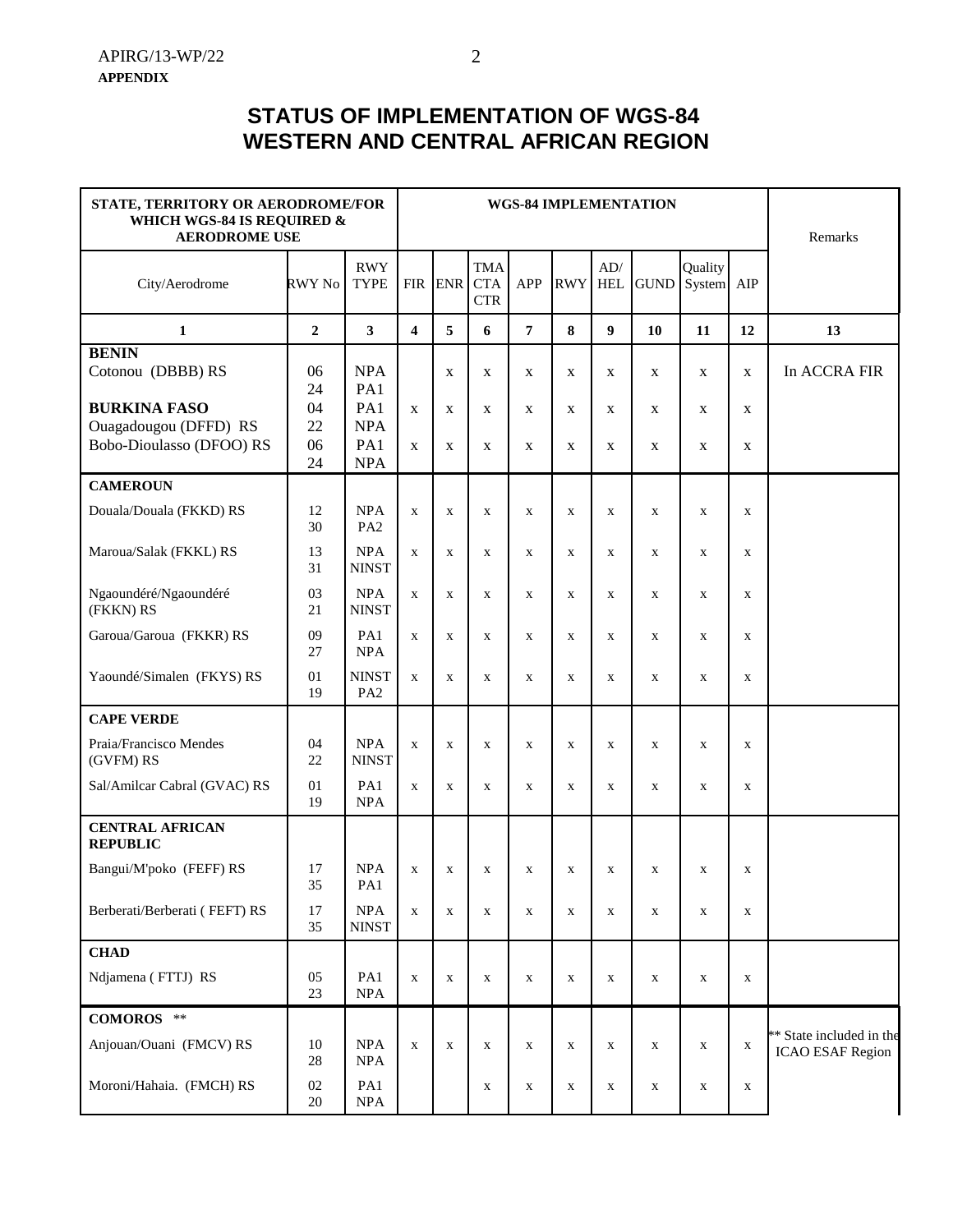|                                                                                         |                  |                               |                              |              |                                        |                  |             |                   |              |                   |              | <b>APPENDIX</b>              |
|-----------------------------------------------------------------------------------------|------------------|-------------------------------|------------------------------|--------------|----------------------------------------|------------------|-------------|-------------------|--------------|-------------------|--------------|------------------------------|
| STATE, TERRITORY OR AERODROME/FOR<br>WHICH WGS-84 IS REQUIRED &<br><b>AERODROME USE</b> |                  |                               | <b>WGS-84 IMPLEMENTATION</b> |              |                                        |                  |             |                   |              |                   |              | Remarks                      |
| City/Aerodrome                                                                          | RWY No           | <b>RWY</b><br><b>TYPE</b>     | <b>FIR</b>                   | <b>ENR</b>   | <b>TMA</b><br><b>CTA</b><br><b>CTR</b> | <b>APP</b>       | <b>RWY</b>  | AD/<br><b>HEL</b> | <b>GUND</b>  | Quality<br>System | AIP          |                              |
| 1                                                                                       | $\overline{2}$   | 3                             | $\overline{\mathbf{4}}$      | 5            | 6                                      | $\overline{7}$   | 8           | 9                 | 10           | 11                | 12           | 13                           |
| Dzaoudzi/Pamanzi, Mayotte I.<br>(FMCZ) RS                                               |                  |                               |                              |              |                                        | NOT COMMUNICATED |             |                   |              |                   |              |                              |
| <b>CONGO</b>                                                                            |                  |                               |                              |              |                                        |                  |             |                   |              |                   |              |                              |
| Brazzaville/Maya-Maya<br>(FCBB) RS                                                      | 06<br>24         | PA1<br><b>NPA</b>             | $\mathbf X$                  | X            | $\mathbf{X}$                           | $\mathbf{x}$     | $\mathbf X$ | $\mathbf X$       | $\mathbf X$  | $\mathbf X$       | $\mathbf X$  |                              |
| Pointe Noire/Agostino Neto<br>(FCPP) RS                                                 | 17<br>35         | <b>NPA</b><br><b>NPA</b>      | $\mathbf{x}$                 | $\mathbf{X}$ | $\mathbf{x}$                           | $\mathbf{X}$     | $\mathbf x$ | $\mathbf{X}$      | $\mathbf{X}$ | X                 | $\mathbf{X}$ |                              |
| <b>COTE D'IVOIRE</b>                                                                    |                  |                               |                              |              |                                        |                  |             |                   |              |                   |              |                              |
| Abidjan/Felix Houphouet<br>Boigny Intl (DIAP) RS                                        | 03<br>21         | <b>NPA</b><br>PA <sub>2</sub> | $\mathbf X$                  | $\mathbf X$  | $\mathbf X$                            | $\mathbf X$      | $\mathbf X$ | $\mathbf X$       | $\mathbf X$  | $\mathbf X$       | $\mathbf X$  |                              |
| Bouaké/Bouake (DIBK) RS                                                                 | 03<br>21         | <b>NPA</b><br>PA1             | $\mathbf x$                  | $\mathbf X$  | $\mathbf X$                            | $\mathbf X$      | $\mathbf X$ | $\mathbf X$       | $\mathbf X$  | $\mathbf X$       | $\mathbf X$  |                              |
| DEMOCRATIC REPUBLIC<br>OF CONGO                                                         |                  |                               |                              |              |                                        |                  |             |                   |              |                   |              |                              |
| Goma/Goma (FZNA) RS                                                                     | 18<br>36         | <b>NINST</b><br><b>NPA</b>    |                              |              |                                        |                  |             |                   |              |                   |              | No information               |
| Kinshasa/Ndjili (FZAA) RS                                                               | 07<br>25         | <b>NPA</b><br>PA1             |                              |              |                                        |                  |             |                   |              |                   |              | received from this<br>State. |
| Kisangani/Bangoka FZIC (AS)                                                             | 13<br>31         | <b>NPA</b><br><b>NPA</b>      |                              |              |                                        |                  |             |                   |              |                   |              |                              |
| Lubumbashi/Luano (FZQA) AS                                                              | 08<br>26         | PA1<br><b>NPA</b>             |                              |              |                                        |                  |             |                   |              |                   |              |                              |
| EQUATORIAL GUINEA                                                                       |                  |                               |                              |              |                                        |                  |             |                   |              |                   |              |                              |
| Malabo/Malabo (FGSL) RS                                                                 | 05<br>23         | PA1<br><b>NPA</b>             | $\mathbf{X}$                 | X            | X                                      | X                | X           | X                 | X            | X                 | X            |                              |
| <b>GABON</b>                                                                            |                  |                               |                              |              |                                        |                  |             |                   |              |                   |              |                              |
| Franceville/M'Vengue (FOON)<br>RS                                                       | 15<br>33         | PA1<br><b>NPA</b>             | $\mathbf X$                  | $\mathbf X$  | $\mathbf X$                            | $\mathbf X$      | $\mathbf X$ | $\mathbf X$       | $\mathbf X$  | $\mathbf X$       | $\mathbf X$  |                              |
| Libreville/Leon M'Ba (FOOL)<br><b>RS</b>                                                | 16<br>34         | PA1<br>$\rm NPA$              | $\mathbf X$                  | $\mathbf x$  | $\mathbf X$                            | $\mathbf X$      | $\mathbf X$ | $\mathbf X$       | $\mathbf X$  | $\mathbf X$       | $\mathbf X$  |                              |
| Port Gentil/Port Gentil (FOOG)<br>RS                                                    | 03<br>21         | <b>NPA</b><br>PA1             | $\mathbf X$                  | X            | X                                      | X                | $\mathbf X$ | $\mathbf X$       | $\mathbf X$  | X                 | $\mathbf X$  |                              |
| <b>GAMBIA</b>                                                                           |                  |                               |                              |              |                                        |                  |             |                   |              |                   |              |                              |
| Banjul/Yundum Intl (GBYD)<br>RS                                                         | 14<br>32         | <b>NPA</b><br>PA1             | $\mathbf x$                  | $\mathbf x$  | $\mathbf X$                            | $\mathbf X$      | $\mathbf X$ | $\mathbf X$       | $\mathbf X$  | $\mathbf X$       | $\mathbf X$  |                              |
| <b>GHANA</b>                                                                            |                  |                               |                              |              |                                        |                  |             |                   |              |                   |              |                              |
| Accra/Kotoka (DGAA) RS                                                                  | 03<br>21         | NPA<br>PA1                    |                              |              |                                        |                  |             |                   |              |                   |              |                              |
| Kumasi/Kumasi (DGSI) RS                                                                 | $02\,$<br>$20\,$ | <b>NPA</b><br>$\rm NPA$       |                              |              |                                        |                  |             |                   |              |                   |              |                              |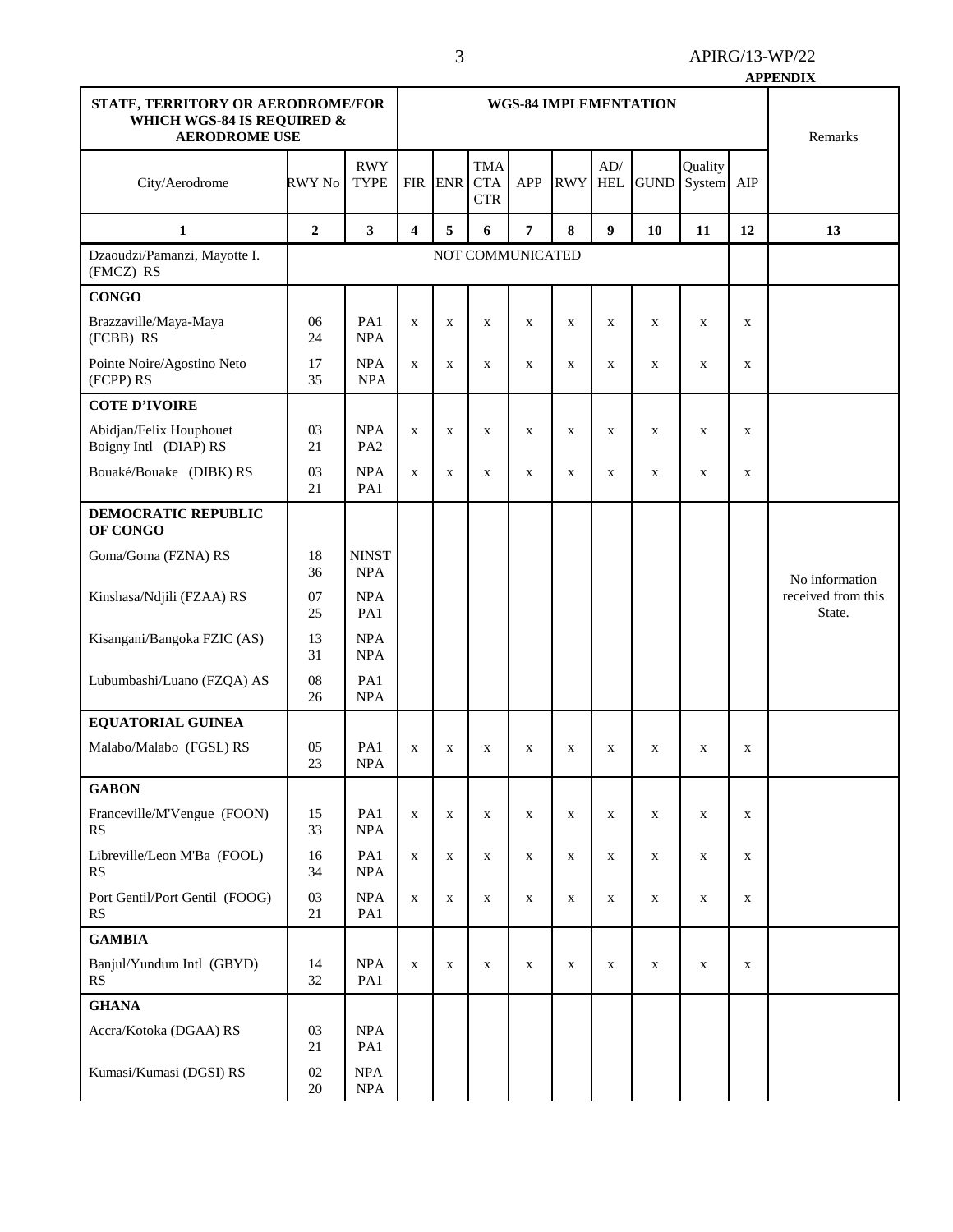#### **APPENDIX**

| STATE, TERRITORY OR AERODROME/FOR<br>WHICH WGS-84 IS REQUIRED &<br><b>AERODROME USE</b> |                |                               |                         | Remarks     |                                        |              |              |                   |             |                       |              |                          |
|-----------------------------------------------------------------------------------------|----------------|-------------------------------|-------------------------|-------------|----------------------------------------|--------------|--------------|-------------------|-------------|-----------------------|--------------|--------------------------|
| City/Aerodrome                                                                          | RWY No         | <b>RWY</b><br><b>TYPE</b>     |                         | FIR ENR     | <b>TMA</b><br><b>CTA</b><br><b>CTR</b> | APP          | <b>RWY</b>   | AD/<br><b>HEL</b> | <b>GUND</b> | Quality<br>System AIP |              |                          |
| $\mathbf{1}$                                                                            | $\overline{2}$ | $\mathbf{3}$                  | $\overline{\mathbf{4}}$ | 5           | 6                                      | 7            | 8            | $\boldsymbol{9}$  | 10          | 11                    | 12           | 13                       |
| Tamale/Tamale (DGLE) RS                                                                 | 05<br>23       | <b>NPA</b><br><b>NPA</b>      |                         |             |                                        |              |              |                   |             |                       |              |                          |
| <b>GUINEA</b>                                                                           |                |                               |                         |             |                                        |              |              |                   |             |                       |              |                          |
| Boke/Baralande (GUOK) RS                                                                | 02<br>20       | <b>NINST</b><br><b>NINST</b>  |                         |             |                                        |              |              |                   |             |                       |              |                          |
| Conakry/Gbessia (GUCY) RS                                                               | 06<br>24       | PA1<br><b>NPA</b>             | $\mathbf N$             | ${\bf N}$   | N                                      | N            | $\mathbf X$  | $\mathbf X$       | $\mathbf X$ | $\mathbf X$           | $\mathbf X$  |                          |
| Faranah/Badala (GUFH) RS                                                                | 09<br>27       | <b>NPA</b><br><b>NINST</b>    |                         |             |                                        |              |              |                   |             |                       |              |                          |
| Kankan /Diankana (GUXN) RS                                                              | 10<br>28       | NPA<br><b>NINST</b>           | N                       | $\mathbf N$ | N                                      | N            | X            | $\mathbf X$       | $\mathbf X$ | X                     | $\mathbf X$  |                          |
| Labe/Tata (GULB) RS                                                                     | 06<br>24       | <b>NPA</b><br><b>NINST</b>    | N                       | N           | N                                      | N            | $\mathbf{X}$ | $\mathbf X$       | $\mathbf X$ | X                     | $\mathbf{X}$ |                          |
| Nzerekore/Konia (GUNZ) RS                                                               | 18<br>36       | <b>NPA</b><br><b>NINST</b>    | N                       | $\mathbf N$ | N                                      | N            | X            | $\mathbf X$       | $\mathbf X$ | $\mathbf X$           | $\mathbf X$  |                          |
| <b>GUINEA BISSAU</b>                                                                    |                |                               |                         |             |                                        |              |              |                   |             |                       |              |                          |
| Bissau/Osvaldo Vieira Intl<br>(GGOV) RS                                                 | 03<br>21       | <b>NPA</b><br>PA1             |                         |             |                                        |              |              |                   |             |                       |              |                          |
| <b>LIBERIA</b>                                                                          |                |                               |                         |             |                                        |              |              |                   |             |                       |              |                          |
| Monrovia/Roberts Intl (GLRB)<br>RS                                                      | 04<br>22       | PA <sub>2</sub><br><b>NPA</b> | N                       | N           | N                                      | N            | X            | X                 | X           | X                     | X            |                          |
| <b>MADAGASCAR **</b>                                                                    |                |                               |                         |             |                                        |              |              |                   |             |                       |              |                          |
| Antananarivo/Ivato (FMMI) RS                                                            | 11<br>29       | PA1<br><b>NPA</b>             | $\mathbf X$             | $\mathbf X$ | $\mathbf X$                            | X            | X            | $\mathbf X$       | $\mathbf X$ | X                     | $\mathbf X$  |                          |
| Antsiranana/Arrachart (FMNA)<br><b>RS</b>                                               | 13<br>31       | NPA<br><b>NINST</b>           | $\mathbf X$             | $\mathbf X$ | $\mathbf X$                            | $\mathbf X$  | $\mathbf X$  | $\mathbf X$       | $\mathbf X$ | $\mathbf X$           | X            |                          |
| Mahajanga/Amborovy (FMNM)<br><b>RS</b>                                                  | 14<br>32       | <b>NPA</b><br><b>NINST</b>    | $\mathbf X$             | $\mathbf X$ | $\mathbf X$                            | $\mathbf X$  | X            | $\mathbf X$       | $\mathbf X$ | $\mathbf X$           | $\mathbf X$  | ** State included in the |
| Nosy-Be/Fascène (FMNN) RS                                                               | 05<br>23       | <b>NPA</b><br>PA1             | $\mathbf x$             | $\mathbf X$ | $\mathbf X$                            | $\mathbf X$  | $\mathbf X$  | $\mathbf X$       | $\mathbf X$ | $\mathbf X$           | $\mathbf X$  | <b>ICAO ESAF Region</b>  |
| Sainte-Marie/Sainte-Marie<br>(FMMS) RS                                                  |                |                               |                         |             |                                        |              |              |                   |             |                       |              |                          |
| Toamasina/Toamasina (FMMT)<br>RS                                                        | $01\,$<br>19   | <b>NPA</b><br>PA1             | $\mathbf X$             | $\mathbf X$ | $\mathbf{X}$                           | $\mathbf{X}$ | $\mathbf X$  | $\mathbf X$       | $\mathbf X$ | $\mathbf X$           | $\mathbf X$  |                          |
| Tolagnaro/Tolagnaro (FMSD)<br>RS                                                        | 07<br>25       | <b>NPA</b><br><b>NPA</b>      | $\mathbf x$             | $\mathbf x$ | $\mathbf{x}$                           | X            | X            | $\mathbf X$       | $\mathbf X$ | X                     | $\mathbf X$  |                          |
| <b>MALI</b>                                                                             |                |                               |                         |             |                                        |              |              |                   |             |                       |              |                          |
| Bamako/Senou (GABS) RS                                                                  | 06<br>24       | PA1<br>NPA                    | $\mathbf X$             | $\mathbf X$ | $\mathbf X$                            | $\mathbf X$  | $\mathbf X$  | $\mathbf X$       | $\mathbf X$ | X                     | $\mathbf X$  |                          |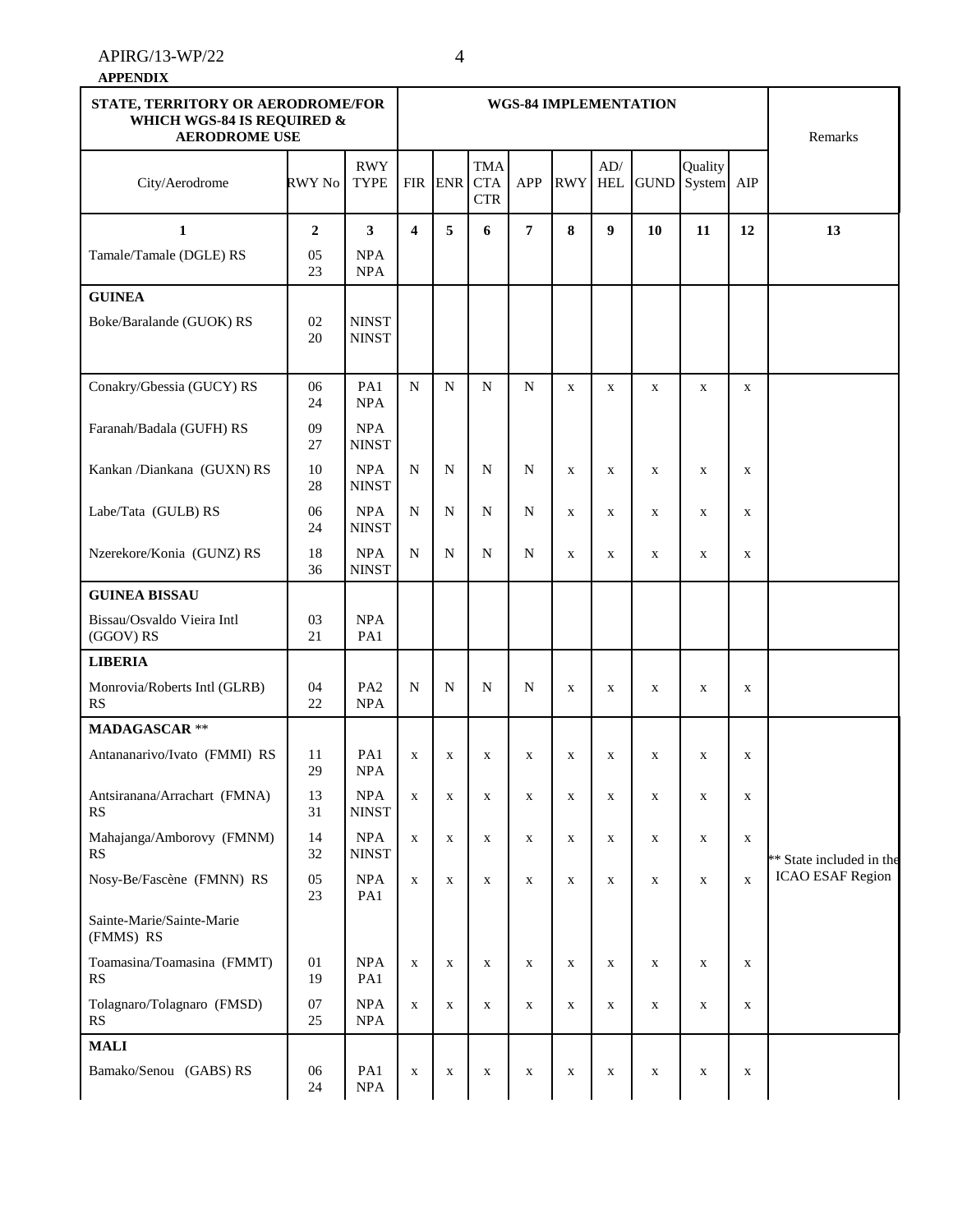|                                                                                         |                  |                            |                         |              |                                        |             |             |                   |              |                   |             | <b>APPENDIX</b> |
|-----------------------------------------------------------------------------------------|------------------|----------------------------|-------------------------|--------------|----------------------------------------|-------------|-------------|-------------------|--------------|-------------------|-------------|-----------------|
| STATE, TERRITORY OR AERODROME/FOR<br>WHICH WGS-84 IS REQUIRED &<br><b>AERODROME USE</b> |                  |                            |                         | Remarks      |                                        |             |             |                   |              |                   |             |                 |
| City/Aerodrome                                                                          | RWY No           | <b>RWY</b><br><b>TYPE</b>  |                         | FIR ENR      | <b>TMA</b><br><b>CTA</b><br><b>CTR</b> | <b>APP</b>  | <b>RWY</b>  | AD/<br><b>HEL</b> | <b>GUND</b>  | Quality<br>System | AIP         |                 |
| $\mathbf{1}$                                                                            | $\boldsymbol{2}$ | $\overline{\mathbf{3}}$    | $\overline{\mathbf{4}}$ | 5            | 6                                      | 7           | 8           | $\boldsymbol{9}$  | 10           | 11                | 12          | 13              |
| Gao/Gao (GAGO) RS                                                                       | 07<br>25         | NPA<br><b>NINST</b>        | $\mathbf X$             | $\mathbf{x}$ | $\mathbf X$                            | $\mathbf X$ | $\mathbf X$ | $\mathbf X$       | $\mathbf X$  | $\mathbf X$       | $\mathbf X$ |                 |
| Kayes/Kayes (GAKY) RS                                                                   | 08<br>26         | <b>NPA</b><br><b>NINST</b> | $\mathbf X$             | $\mathbf X$  | $\mathbf X$                            | $\mathbf X$ | $\mathbf X$ | $\mathbf X$       | $\mathbf X$  | $\mathbf X$       | $\mathbf X$ |                 |
| Mopti/Barbe (GAMB) RS                                                                   | 05<br>23         | <b>NPA</b><br><b>NINST</b> | $\mathbf X$             | X            | X                                      | $\mathbf X$ | $\mathbf X$ | X                 | $\mathbf X$  | $\mathbf X$       | $\mathbf X$ |                 |
| Nioro/Nioro (GANR) RS                                                                   | 08<br>26         | <b>NPA</b><br><b>NINST</b> | $\mathbf X$             | $\mathbf X$  | $\mathbf X$                            | $\mathbf X$ | $\mathbf X$ | X                 | $\mathbf X$  | $\mathbf X$       | $\mathbf X$ |                 |
| Tombouctou/Tombouctou<br>(GATB) RS                                                      | 07<br>25         | PA1<br><b>NPA</b>          | $\mathbf X$             | $\mathbf X$  | $\mathbf X$                            | $\mathbf X$ | $\mathbf X$ | $\mathbf X$       | $\mathbf X$  | $\mathbf X$       | $\mathbf X$ |                 |
| Kidal/Kidal (GAKL) RS                                                                   | 10<br>28         | <b>NPA</b><br><b>NINST</b> | $\mathbf X$             | X            | $\mathbf X$                            | $\mathbf X$ | $\mathbf X$ | $\mathbf X$       | $\mathbf X$  | $\mathbf X$       | $\mathbf X$ |                 |
| <b>MAURITANIA</b>                                                                       |                  |                            |                         |              |                                        |             |             |                   |              |                   |             |                 |
| Atar/Atar (GQPA) RS                                                                     | 04<br>22         | <b>NPA</b><br><b>NINST</b> | $\mathbf X$             | $\mathbf X$  | $\mathbf X$                            | $\mathbf X$ | $\mathbf X$ | $\mathbf X$       | $\mathbf X$  | $\mathbf X$       | $\mathbf X$ |                 |
| Nema/Nema (GQNI) RS                                                                     | 10<br>28         | <b>NINST</b><br><b>NPA</b> | $\mathbf X$             | $\mathbf X$  | $\mathbf X$                            | $\mathbf X$ | $\mathbf X$ | $\mathbf X$       | $\mathbf X$  | $\mathbf X$       | $\mathbf X$ |                 |
| Nouadhibou/Nouadhibou<br>(GQPP) RS                                                      | 03<br>21         | PA1<br><b>NPA</b>          | $\mathbf X$             | $\mathbf X$  | $\mathbf X$                            | $\mathbf X$ | $\mathbf X$ | $\mathbf X$       | $\mathbf X$  | $\mathbf X$       | $\mathbf X$ |                 |
| Nouakchott/Nouakchott (GQNN)<br>RS                                                      | 05<br>23         | PA1<br><b>NPA</b>          | $\mathbf X$             | X            | X                                      | $\mathbf X$ | $\mathbf X$ | $\mathbf X$       | $\mathbf X$  | $\mathbf X$       | $\mathbf X$ |                 |
| Zouerat/Zouerat (GQPZ) RS                                                               | 28<br>10         | <b>NPA</b><br><b>NPA</b>   | $\mathbf X$             | X            | X                                      | $\mathbf X$ | X           | X                 | X            | X                 | X           |                 |
| <b>NIGER</b>                                                                            |                  |                            |                         |              |                                        |             |             |                   |              |                   |             |                 |
| Niamey/Diori Hamani Intl<br>(DRRN) RS                                                   | $09\,$<br>27     | PA1<br>NPA                 |                         | $X \mid X$   | $\mathbf{X}$                           | X           | X           | X                 | $\mathbf{X}$ | $\mathbf{X}$      | X           |                 |
| Agades/Sud (DRZA) RS                                                                    | 07<br>25         | <b>NPA</b><br><b>NINST</b> | $\mathbf X$             | $\mathbf X$  | $\mathbf X$                            | $\mathbf X$ | $\mathbf X$ | X                 | $\mathbf X$  | $\mathbf X$       | $\mathbf X$ |                 |
| Zinder/Zinder (DRZR) AS                                                                 | 06<br>24         | <b>NPA</b><br><b>NINST</b> | $\mathbf X$             | X            | $\mathbf X$                            | $\mathbf X$ | $\mathbf X$ | X                 | X            | $\mathbf X$       | $\mathbf X$ |                 |
| <b>NIGERIA</b>                                                                          |                  |                            |                         |              |                                        |             |             |                   |              |                   |             |                 |
| <b>SAO TOME &amp;PRINCIPE</b>                                                           |                  |                            |                         |              |                                        |             |             |                   |              |                   |             |                 |
| Sao Tome/Sao Tome (FPST) RS                                                             | 11<br>29         | PA1<br>$\rm NPA$           | $\mathbf X$             | X            | $\mathbf X$                            | $\mathbf X$ | $\mathbf X$ | X                 | X            | $\mathbf X$       | $\mathbf X$ |                 |
| <b>SENEGAL</b>                                                                          |                  |                            |                         |              |                                        |             |             |                   |              |                   |             |                 |
| Cap Skiring/Cap Skiring<br>(GOGS) RS                                                    | 15<br>33         | <b>NINST</b><br>NPA        | $\mathbf X$             | X            | $\mathbf X$                            | $\mathbf X$ | $\mathbf X$ | $\mathbf X$       | $\mathbf X$  | $\mathbf X$       | $\mathbf X$ |                 |
| Dakar/L. S. Senghor (GOOY)<br><b>RS</b>                                                 | 18<br>36         | PA <sub>2</sub><br>NPA     | $\mathbf X$             | X            | X                                      | $\mathbf X$ | $\mathbf X$ | X                 | $\mathbf X$  | $\mathbf X$       | $\mathbf X$ |                 |
| Saint-Louis/Saint-Louis (GOSS)                                                          | 18               | $\sf{NPA}$                 | $\mathbf X$             | $\mathbf X$  | $\mathbf X$                            | $\mathbf X$ | $\mathbf X$ | X                 | $\mathbf X$  | $\mathbf X$       | $\mathbf X$ |                 |

RS

36

NINST